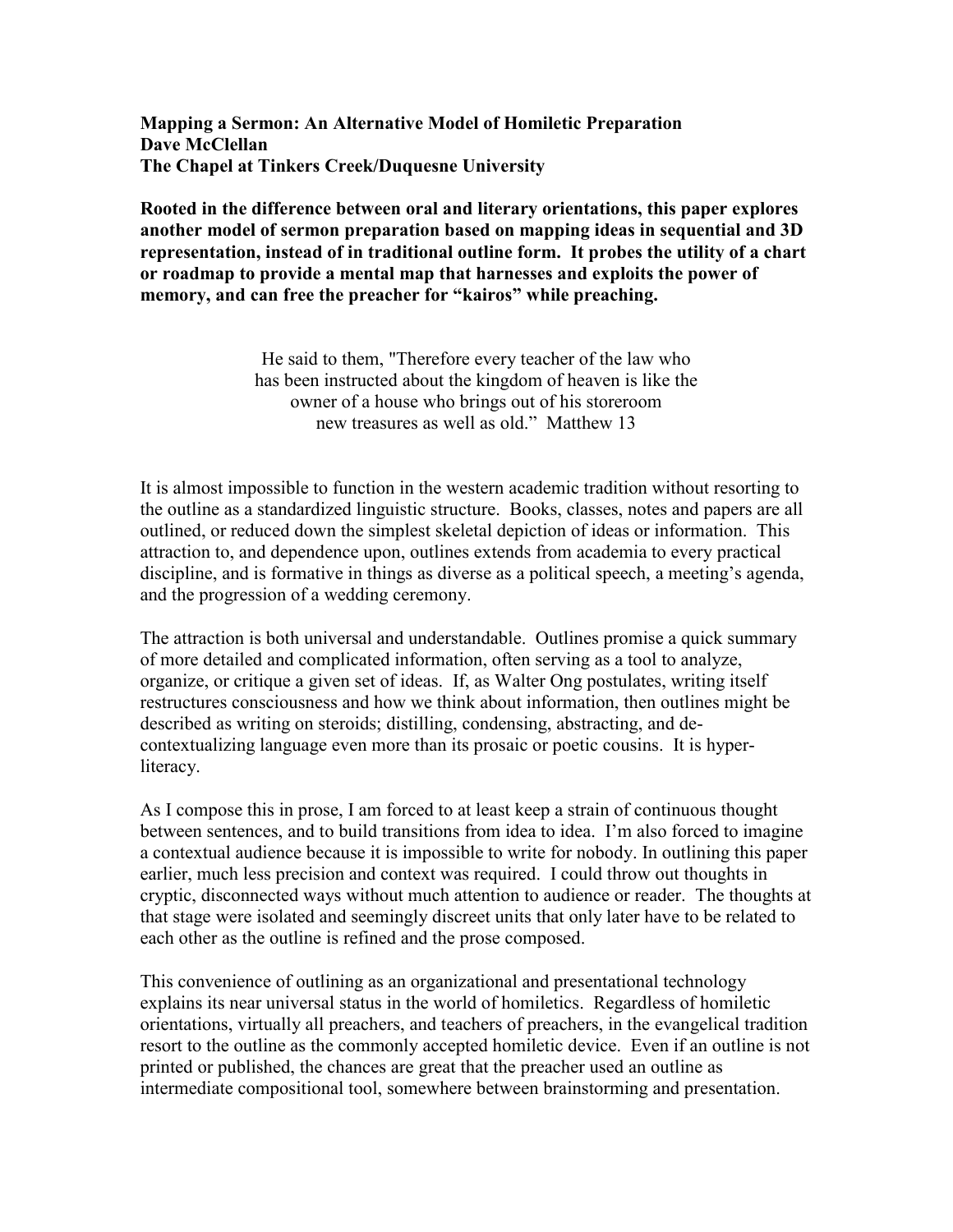Indeed, to craft a sermon without resorting to an outline could be tantamount to negligence at best and heresy at worst (as if Jesus himself ordained the practice).

## How Outlines Won The West

That Jesus didn't invent outlines is clear enough to see simply from his rolling and roving narrative style. But if it didn't come from Jesus or Paul, how else did this utilization of outlines in preaching become so commonplace? To answer that would be a long digression, chronicled well in books like Walter Ong's Orality and Literacy, Marshal McLuhan's The Gutenburg Galaxy, or John O'Banion's Reorienting Rhetoric: The Dialectic of List and Story. Sufficient to say, literacy developed gradually as technological innovation to preserve spoken words. For centuries writing was primarily to record and preserve the "already-spoken" word, not to generate new ideas. But as literacy grew, its potential grew beyond mere preservation and it started to take on generative roles. Socrates wrote nothing and was wary of writing. Plato wrote and spoke in dialogues, preserving and privileging the role of speech even as he prepared the way for the kind of thinking that only literacy can support. Aristotle, though still immersed in oral culture began the shift toward literacy as an equal partner with speaking (O'Banion, 1992, p. 48).

Quintilian, the Roman rhetorical theorist during the time of the early church prized both speaking and writing as twin communicative skills. For centuries, right up to the late medieval period, tongue and text worked in overlapping and complementary fashion, the literary accomplishments produced in the context of a highly oral residue. Monks worked diligently to write and preserve classic and sacred texts even though the culture of the monastery was still highly oral.

With the approach of modernity, the elevation of reason and science over faith and tradition propelled the logical, objective, scientific, and literary orientations to prominence. "Once connected with the decline of narration, the history of print reveals much about the decline of rhetoric. For instance, the Anti-Aristotelian movement, of which Ramism was a part, set out to belittle, and then ignore the past which had Christian as well as classical implications. One of these implications is the Western predilection for List [*outline*] which resulted in judgments that the past is filled with errors" (O'Banion, 1992, p. 132). The printing press only fueled this acceleration and proliferation. The old oral groundings of community, tradition, memory, magic, and faith fell on hard times. Increasingly, the ideal for knowledge was framed as free from bias, time and space. The only good knowledge was universal knowledge that could survive with "certainty" and without the need for the tainted subjective world of persuasion called rhetoric.

So literacy carried the day in all aspects of culture including the world of the church. Sola Scriptura reflected the Reformation call away from oral traditions to the supremacy of the written text. Sermons took on a polemic, textual style and were written and read in manuscript form in sharp contrast to the more extemporaneous style of church fathers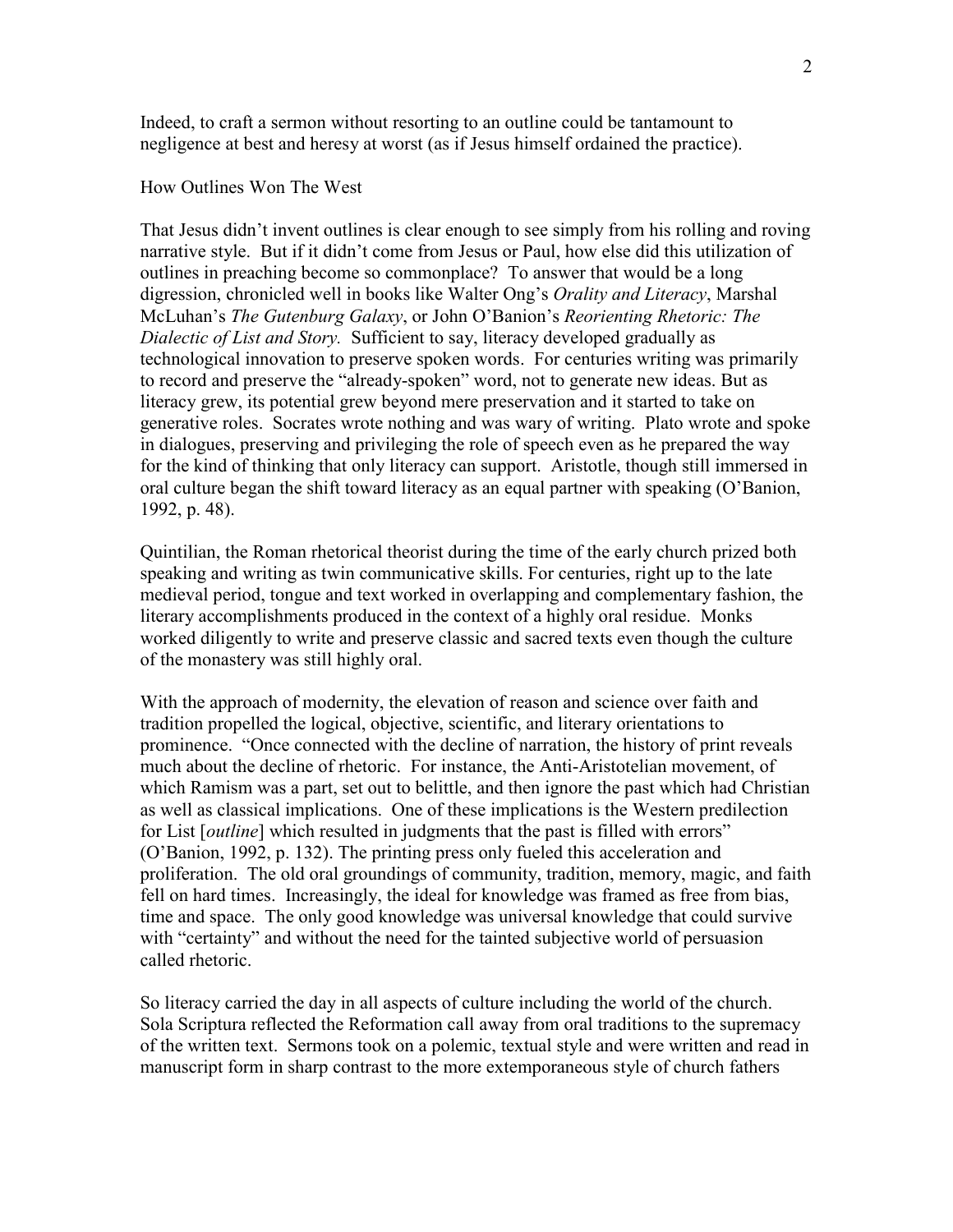like Augustine. Instead being a product of a speaker and a setting, the sermon became disembodied; a "thing" that could stand on its own.

The outline, as an offshoot and extrapolation of literary composition, demonstrates this polemic, cognitive, logical and summary orientation. Points can be condensed down to a few context-free words and related to each other with sanitary precision and brevity. The outline is the essence, the skeleton, the infrastructure. It is "pure" content, unadorned and unadulterated. Eloquence is secondary in outlining because outlines are concerned solely with the transmission of ideas which are prior to, and independent of, a particular expression. This is a conscious shift away from oral and rhetorical roots which regard content, composition, and expression as co-mingled and only hypothetically separable. If the idea of reducing a sermon down to a manuscript is itself a truncation of the oral event, stripping it further down to a few textual phrases seems a miraculously efficient tool to capture information.

So every Tuesday morning thousands upon thousands of preachers approach a blank legal pad and begin sketching out an outline. And every Sunday those same preachers approach a pulpit, outline in hand, ready to work their way through it. Scrawled over and around the outlined points, are hand-written supplements: words that will trigger illustrations, anecdotes, quotes ("breakfast story", "report card" or "Dobson quote" ). Though not as substantive as the outlined points, the preacher knows a bone must be thrown to the restless audience whose minds are prone to wander. They are sprinkled in later, like a final dash of spice to a tray of meat.

Before we proceed toward the mapping alternative, a word of caution is in order. Bryan Chapell's Christ-Centered Preaching contains an entire chapter on outlining including detailed examples of good and bad outlines. It is interesting to note that his examples, in classical style, are pure information, pure content. Illustrations, anecdotes, and analogies and applications are all sprinkled in later, after the content is set. This the follows the modern concept of content first, expression later and leaves "support" material in the inferior, rather than substantive role. But if we think of the way Jesus taught, for example, the parable wasn't the illustration of his point as much as it was the point itself. The story is the point and as such, should "show up" as essential on whatever outline or map is framing the sermon.

Chapell's concern is understandable. "It should be noted that many of the modern challenges to traditional sermon structures result from a redefinition of the preaching task from conveying knowledge of biblical truth to the experiencing of biblical truth" (Chapell, 2005, p. 135). He goes on to point out that every discipline that still values information still uses outlines (law, business, medicine), and that every field that values experience resorts to alternative structures (advertising, politics, entertainment). He point is worth consideration. But let us be clear. Switching to a map instead of an outline does not mean we must change our conception of absolute truth, our use of propositions, our firm reliance on the authoritative sacred text, or our praxis of expositional preaching. The author of this paper preaches expositionally and contextually through the Bible every week. Indeed, dispensing with an outline need not be grounded in postmodern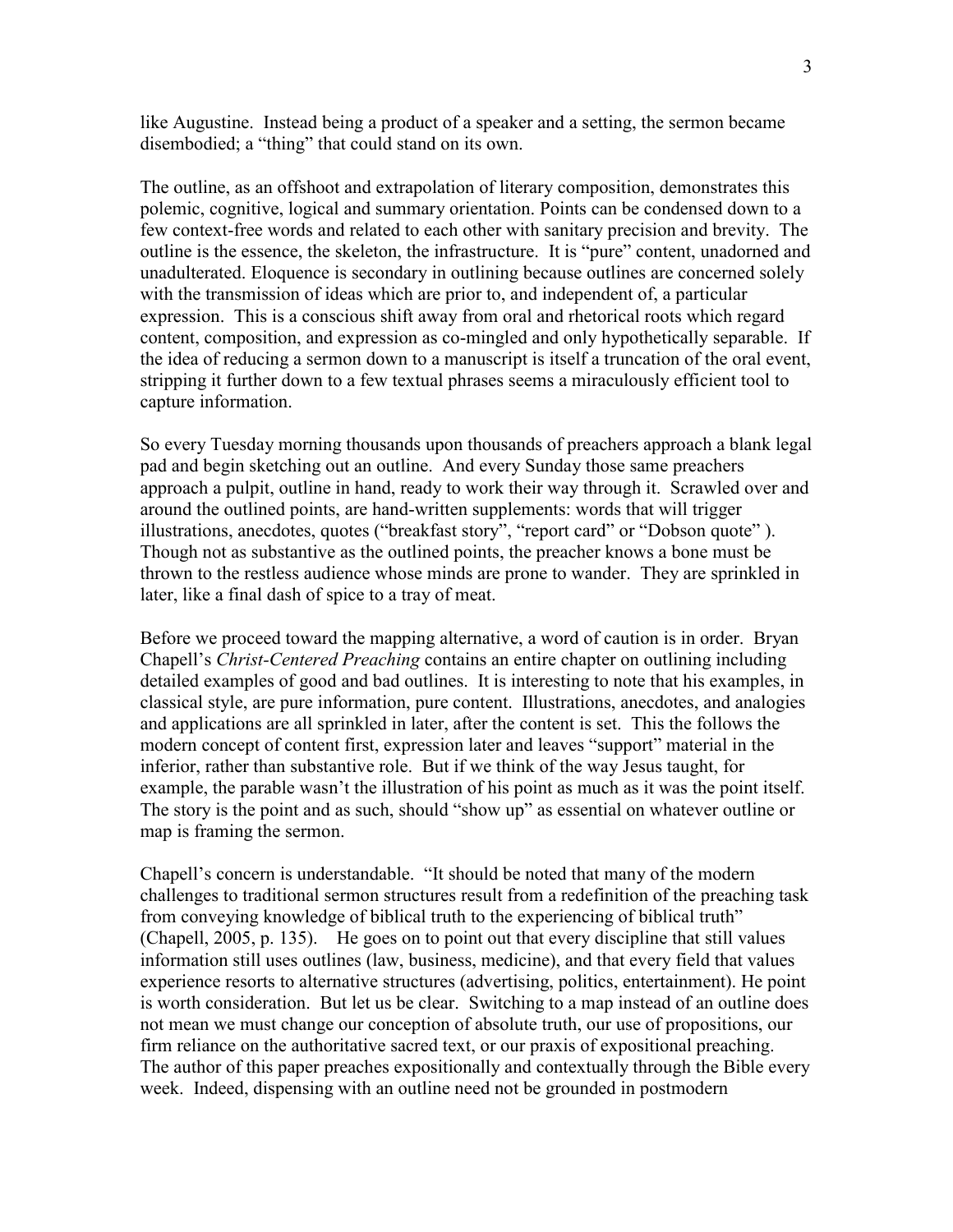conceptions of truth and experience, but on pre-modern Greek rhetoric. Classical Greek and Roman rhetoric laid the principles for a grounded, yet spontaneous narrative style before modernity and the printing press brought so much regulation to sermonic structure.

# The Mapping Alternative

There is another way. It is not a superior way, or an essential way. This paper will not attempt to dispense with outlines or the literacy that produces them. To do so would be self-defeating since this paper itself is adapted to literacy and will be outlined later as an illustration of the difference. But it will attempt to map out, literally, a way to prepare and present a sermon without the use of an outline. Instead it proposes a sermon map as both an organizational and presentational tool.

Why a map? There are two ways to get driving instructions. One is by means of turn-byturn instructions. The other is by means of a graphic overview, a map. Some people prefer to read the detailed instructions and follow them. Others prefer to see the whole context spatially and decide for themselves which roads to take and when to turn. An outline could be likened to turn-by-turn instructions since it is entirely textual. There is only one planned progression through the points and on through to the conclusion. Like written directions, there is no provision for road construction or a detour. The path is decided and encoded in text.

For a mapped sermon, only the starting point and the destination are fixed. A sermon map is more spatially oriented with the starting point, possible pathways, and destination all visible on one page and at the same time. But there are many possible routes depending on actual "traffic" conditions. Homiletically speaking, "actual conditions" include the composition and responsiveness of the audience, the allotted time, elements of worship before or after the sermon, even interruptions (a baby crying or a cell phone going off). With a mapped sermon, the preacher is in full control of the geography of the sermon, and can entertain and implement various options as the situation requires. This is kairos."Thus, sensitive to kairos, a speaker or writer takes into account the contingencies of a given place and time, and considers the opportunities within this specific context for words to be effective and appropriate to that moment."

(http://rhetoric.byu.edu/Encompassing%20Terms/kairos.htm)

#### How to Map a Sermon

Though it is theoretically possible to take a manuscripted or outlined sermon and convert it to a spatial "map", it is more organic to develop the map in the process of preparation, while the sermon is still relatively unstructured and full of possibilities. A major difficulty with preparing entirely in literacy is that sermon ideas go quickly from mind to page without ever being spoken. The organization is done in silence. The outline is produced purely in terms of logical, not verbal progression. So the sermon can be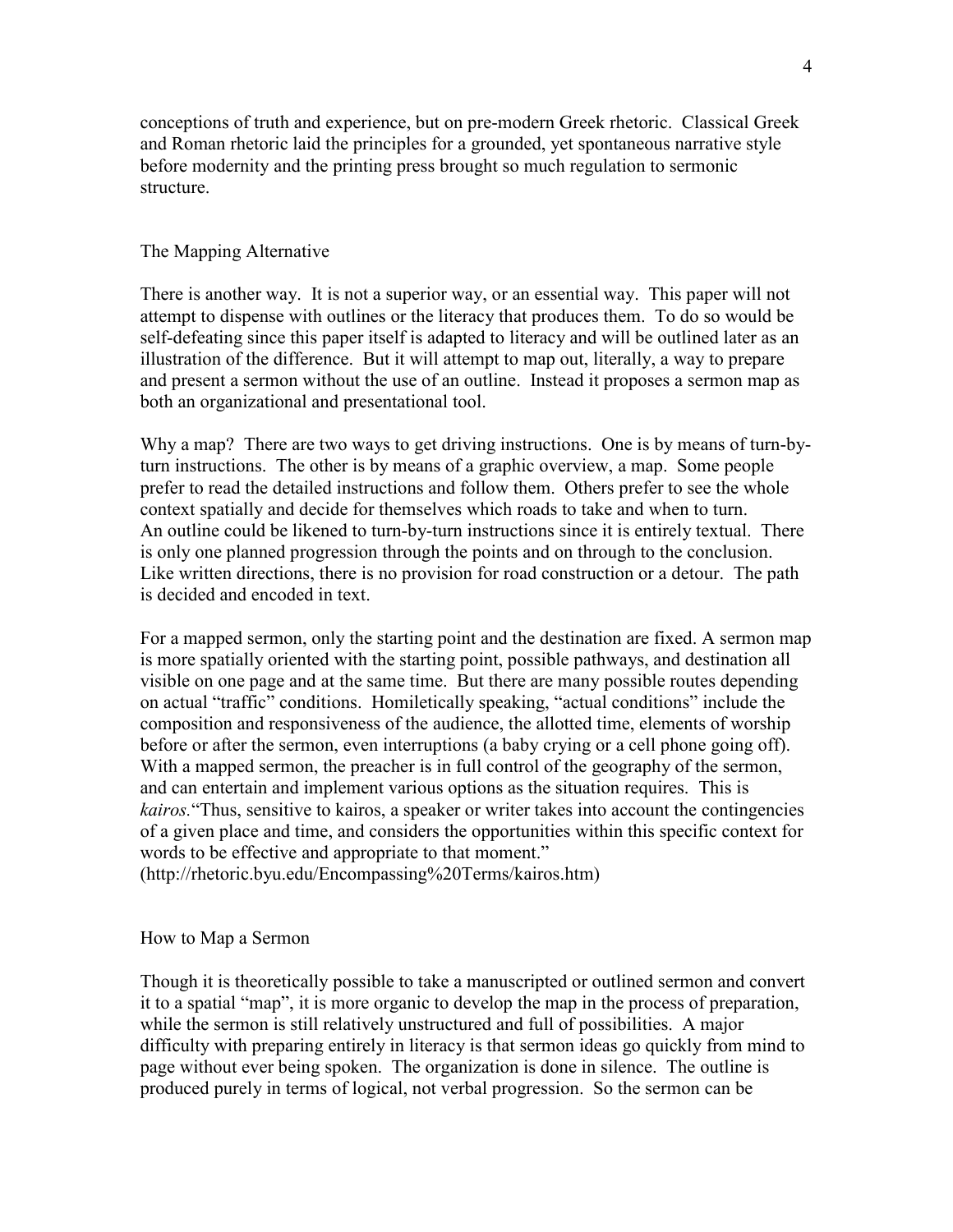organized, even "finished" without ever being spoken. Then, after the literate structure is in place, the preacher must, at the last minute, convert the literate structure to an oral environment and "hope it preaches." The odds of successfully making the conversion are directly proportional to the amount of time the preacher spends in oral "pre-hearsal," when fluency and transitions can be test-driven. The more the preacher goes over the outline, the more comfortable the sermon will feel, and the less dependent the preacher will be on the actual outline on paper.

Alternatively, the preacher can actually structure the roadmap of the sermon as it is being spoken. In other words, the speaking drives the structure instead of vice-versa. Instead of becoming addicted to a literate tool which must then be gradually discarded, why not avoid the addiction in the first place? Why not compose a sermon in orality and then map the words that are already fluent?

Let me be clear. This is not dispensing with text in sermon preparation. Texts will always be necessary both as sacred source document, and in literate interpretive tools. But assuming that work is complete, and the preacher has an understanding of the scriptural import (what Haddon Robinson called the exegetical idea), that is where the turn can be consciously made away from pen or keyboard to mouth and ear, toward the production of the homiletical idea and map. (Robinson, 1980, p. 97).

The preacher discovers what he really wants to say by means of speaking. "The simple truth is, we cannot deliver what does lend itself to being delivered" (Shepherd, 2004, p. 124). It is in speaking that we find out what is important to us. When a point is penned on paper, there is no way to determine how much passion is in it because it sits there silently. Indeed, every preacher has experienced the disappointment of finding no motivation whatsoever to preach the words that fell so nicely into the outline. But speaking uncovers passion. If there is nothing that excites while speaking through the exegetical analysis, there is really nothing ready to say. So why not discover that on Wednesday instead of Sunday morning?

The first phase in mapping a sermon is to let our own speech highlight what we want to say. As we talk through the issues in the passage, where do we get emboldened? Where do we get mad? Where are we confused? What analogies come to mind? What stories? What memories? Would a person hearing us talk about it get any sense that we actually think this is important? Crucial?

As we talk, we get possible sermon fodder out of our own words. We can throw those down on a brainstorming page as potential ingredients or "stops" on the journey of our sermon. We are composing while speaking so that the oral element always stays in the forefront. Once we figure out where our passion is, that will be the guts of the sermon. The stories, memories, quotes, analogies become not illustrative material for a cognitive outline, but the very oral structure of the sermon itself. A sermon is not logic coated with story, but story sequenced by logic.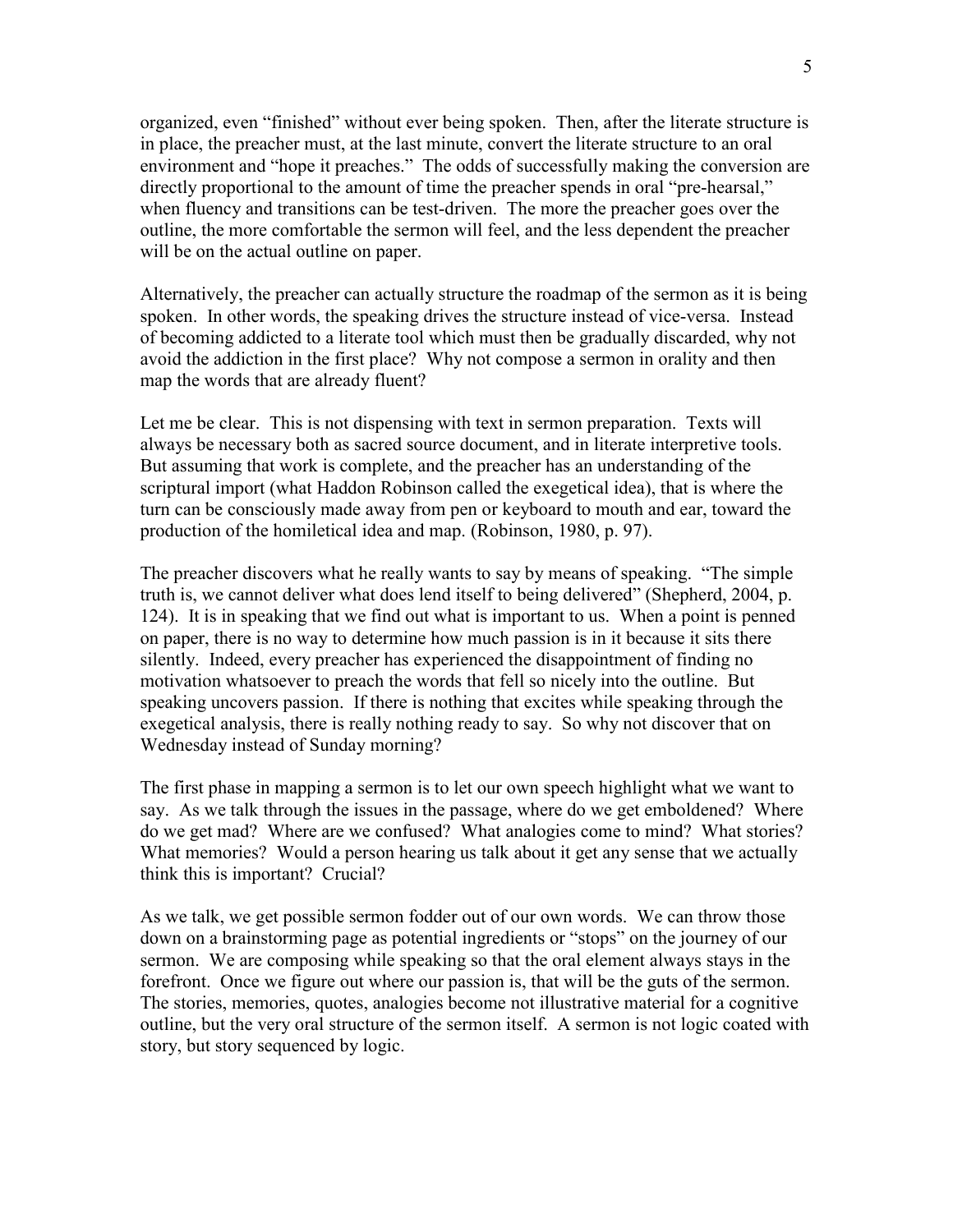Sequence is important here. In a narrative structure, we cannot just throw out points in rapid-fire, reinforcing succession believing that the more points we have, the more persuasive we will be. Narrative structure relies on a sense of unfolding; that one idea leads to the next. How do we determine sequence? Start speaking. When we speak the fodder on our brainstorming page, our minds will immediately begin to connect them organically. Your mind works in cognitive patterns and as we speak and find natural connections between potential sermon ingredients, our minds learn those patterns and follow a sequence. That is not to say, the sequence will be the same each time. That doesn't matter. What matters is that there is a comfort level with all the ingredients that produces a natural fluency orchestrated by an engaged mind; a mind engaged in that moment. The moment itself, the *kairos* of that moment, is suggesting to the tongue previously rehearsed sermonic ingredients.

The Greeks called these categories *topoi*, literally places to find ingredients for a speech. They not only rehearsed actual speeches, but general lines of argument and generally accepted truths. They worked hard at becoming what we would call conversant so that they could speak on a variety of topics without re-preparing every time. As believers and preachers, we do a sort of this natural preparation all the time, not just when we are studying for a sermon. For instance, the importance of the cross to a preacher should not require repeated extensive preparation. If the cross has ever become more than an abstract concept, if it lives in the experience of the preacher… if the cross truly is important to the preacher, it is not hard to speak with conviction about it, even spontaneously. So while it would be extreme to think no further thought on the cross was necessary, it is also extreme to disqualify from sermon preparation, all that a preacher already knows and believes about the cross.

Cicero and Quintilian both believed a skilled speaker should know almost everything, or at least something on every subject. Preparation was more than utilitarian research for a particular speech, it was a sort of grounding that went with the speaker into every speech event. They prized this sort of extensive, on-call knowledge typical of a well-educated rhetor, and linked it to memory. "Memory, it can be seen has had to do with much more than just memorization. It was a requisite for becoming peritus dicendi, well-versed in speaking, something only possible if one had a vast deal of information on hand to be brought forth appropriately and effectively given the circumstances and the audience." (http://rhetoric.byu.edu/Canons/Memory.htm).

This suggests the metaphor of the larder, a place for storing food. As a preacher engages in oral rehearsal of various ingredients, the mental larder is being stocked. Each item in the larder can be spoken with passion and conviction. They reinforce each other and are interrelated. Still, not every item must be used. All the ingredients are potentially available, but only those suggested by kairos will be drawn out and served.

Is this a recipe for disaster? Chaotic preaching? It could be if we proceeded no further. This is where the organization of the map assists us. We determine a starting point by simply asking, "What will make other people as interested in this as I am?" Once we have that, we have our hook, our introduction, the starting point on the map. This might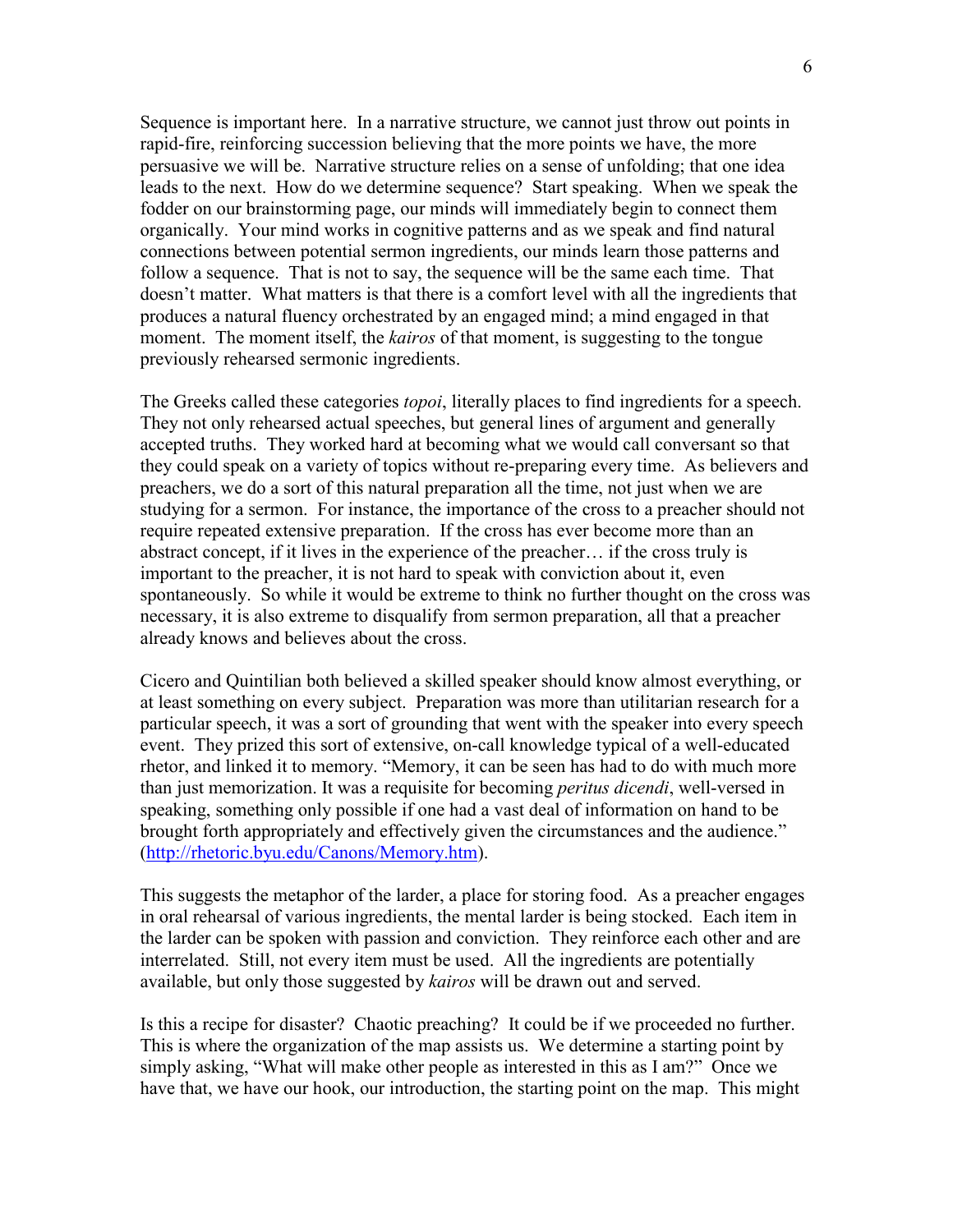be an ingredient already in the larder, or it might need to be crafted. Then we ask, "How do I want to end? What will drive this home?" Often this is the ingredient in the larder that is our favorite; the one that gets us most emotionally involved, the one that that makes us emphatic. This is our destination.

From there we simply audition various oral pathways from starting point to destination, pulling things from the larder to get the right flow, the right sequence. These ingredients can be a specific implication from the scriptural text itself, from biblical or church history, or something drawn from contemporary life in an anecdotal sense. There is no hierarchy here of ingredients here since content and expression are intertwined and equally valuable and codependent. Since we have never built dependence upon literate prompts, we can now skip going through literate "withdrawal" symptoms (where we can't keep the flow of the sermon going without looking down at outline).

On one level, looking down at an outline seems innocuous. Does it really hurt the ethos of the speaker? Does anybody really expect a person not to sneak a peek at notes? The answer is no. Nobody does expect that. That is why it makes such a difference when we can speak with a mental map and without literate prompts. Because that is the kind of speech people use when they are really comfortable and engaged. Nobody uses an outline to tell the story of their engagement. Nobody uses an outline or notes to remember their first week at college away from home. The things that are really dear to us do not require prompting, as any husband who has forgotten his anniversary knows full well.

So far the roadmap metaphor has been tangible: that is, a real piece of paper with a real sequence of ingredients diagrammed out toward a circled destination. William Shepherd prefers to use what he calls an "oral manuscript" which is basically a sequential outline on paper, but without all the numbers and letters (Shepherd, 2004, p. 120). This kind of paper tool is instrumental in oral rehearsal. But whatever we put on paper does not have to make the trek to the pulpit like an outline typically does. The more a sermon is orally pre-hearsed, the less dependent the preacher is on any memory device, and the more internalized are the sequenced ingredients. Greek orators were trained to visualize the various parts of the actual room they were to speak in and to link physical columns to the parts of their speech. The room itself became a memory device, enabling the speaker to maintain constant eye contact. Most people don't have any problems remembering an introduction and a destination. In the middle, it is not so much memorization as the moment working with memory that composes the sermon.

## Conclusion

In conclusion, the difference between an outline and a roadmap go down to the differences between a literate and an oral orientation toward communication. To help flesh out the differences, the two following examples demonstrate the content of this paper in both outline and roadmap forms.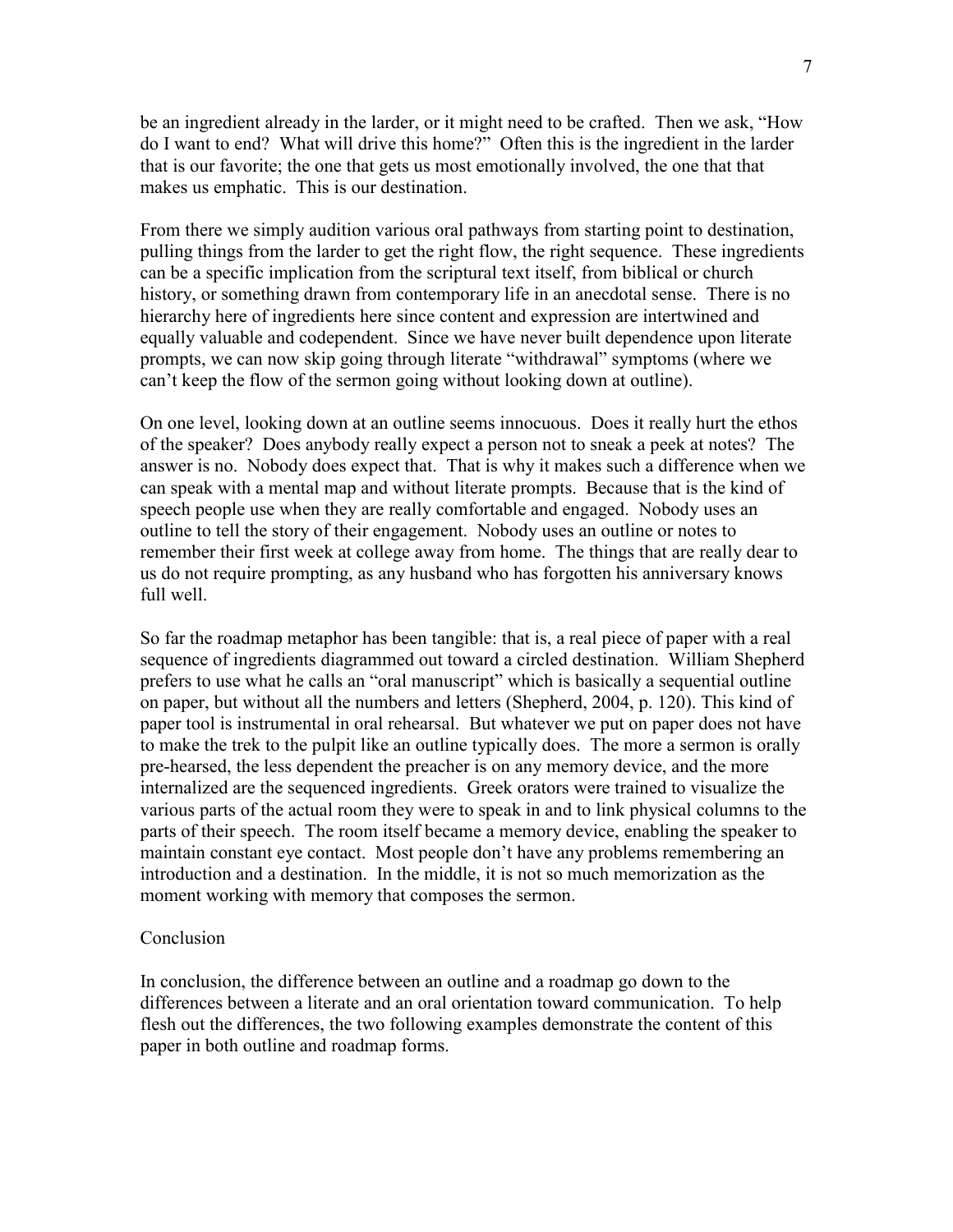Example A- This Paper Outlined

- I. The Predominance of the Outlining
	- a. In the academy
	- b. In everyday life
- II. The Efficiency of Outlining
	- a. Decontexualized Knowledge
	- b. Literacy on Steroids
	- c. Almost Universal Homiletic Utility
- III. Brief History of Literacy- How Outlines Won the West
	- a. Old Orality: literacy only records the spoken word
	- b. Creeping Literacy: starts to be generative
	- c. Progression
		- i. Socrates- wrote nothing
		- ii. Plato- used writing but privileged speaking
		- iii. Aristotle- the shift toward literacy starts to tilt
		- iv. Quintilian- twin partners
	- d. Modernity Accelerates Literacy
		- i. Reason over faith
		- ii. Discovery over tradition
		- iii. Writing over speaking
		- iv. Objective proof over subjective persuasion
		- v. Literacy over orality
	- e. Outline Fosters "Pure" Knowledge
	- f. Skeleton of knowledge over "fat" of expression
	- g. Chapell's Caution
		- i. Alternate structures driven by postmodern truth
		- ii. Alternate structures driven by rhetoric
- IV. The Mapping Alternative
	- a. Not superior, an alternative
	- b. The Mapquest Example
		- i. People who like turn-by-turn: similar to outline
		- ii. People who like the spatial big picture: similar to mapping
	- c. Mapping gives more options: kairos, "in the moment"
	- d. Mapping allows responsiveness to "actual conditions"
- V. How to Map a Sermon
	- a. Build the map while you compose
	- b. Compose by speaking, after literate research is complete
	- c. Invention stage- find out what moves you, passion
		- i. Greek sense of topoi- places for arguments or ingredients
		- ii. Greek sense of memory- grounded accessible knowledge
	- d. Build a larder, stock it full
	- e. Start oral sequencing, trial and error
	- f. Invent structure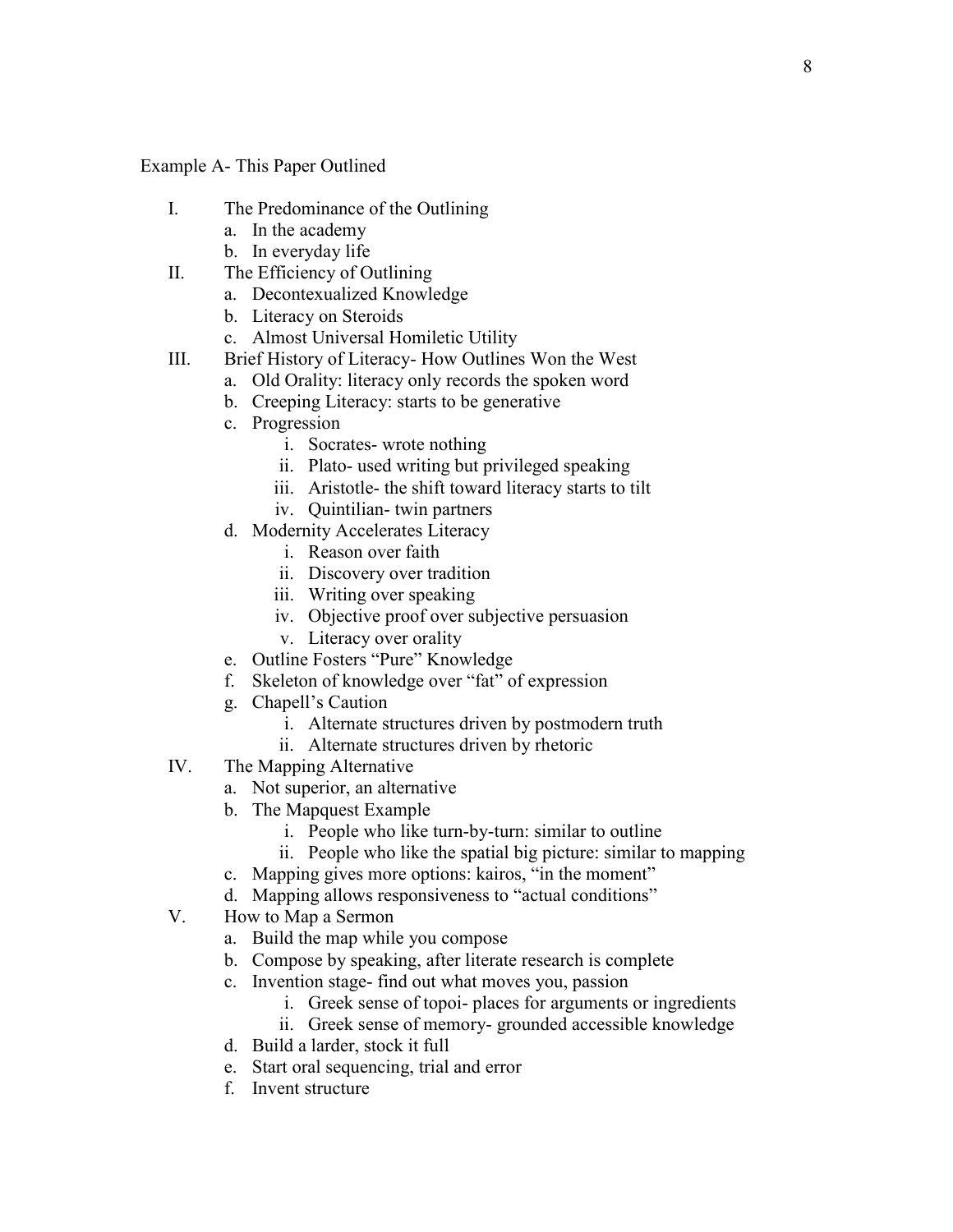- i. Starting point: why should people care?
- ii. Destination- what is my favorite ingredient?
- g. The importance of eye contact in ethos
- h. Different kinds of maps
	- i. Paper map
	- ii. Environmental map- suggested by room itself
	- iii. Mental "Map"
- VI. Conclusion
	- a. Example of Outline of Paper
	- b. Example of Roadmap of Paper
	- c. Ellul's Challenge toward orality

Example B- This Paper Roadmapped

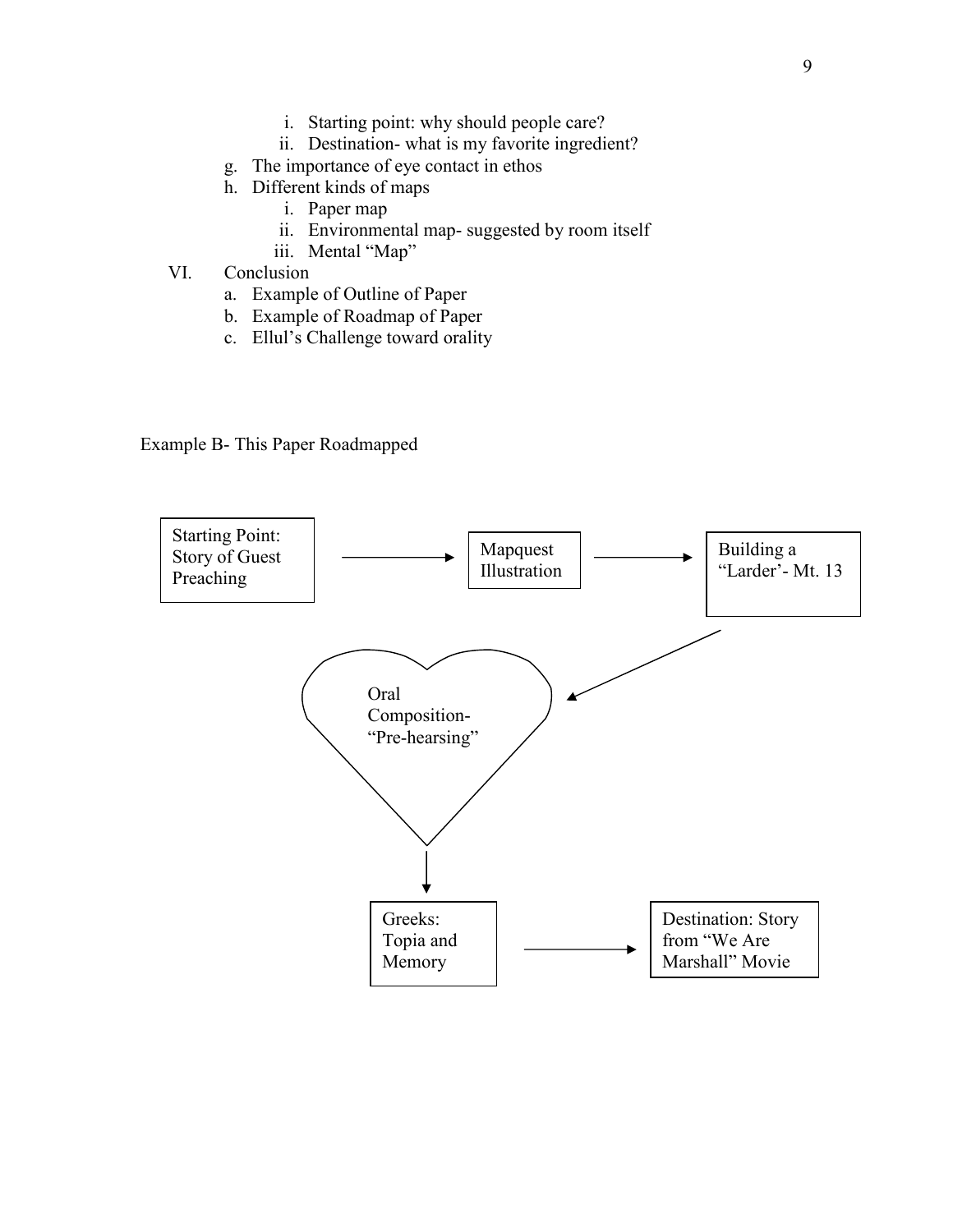We can see that the map is not an exhaustive or even adequate summary of all the content of the paper. If the entire paper is the larder, it represents an extraction and selection of ingredients appropriate to the oral genre. It says both more and less than its literate sibling. We can see the starting point, the heart of the presentation, the destination, and some illustrative ingredients mixed in. All ingredients are orally sequenced and should flow naturally one into the other. Each "block" as well as the transitions from block to block can be "pre-hearsed" toward fluency. While the he number and location of each block should reflect the inclinations of the individual speaker and as such is only loosely structured, adding more than 6 blocks to a map will push it more and more back toward an outline.

In the end, we are not seeking the abandonment of literacy or literate grounding. We are seeking to reanimate literate structure with a freshness born and expressed best in oral speech genres. As Ellul appropriately concludes:

> The written word is just a mummy whose wrappings must be removed someday—not to discover a few bones, but to breathe life into it again. Only the word conveys the truth of a religious message. What the written word needs is not to be considered as the source of a mere code, law, or formula, or of an indefinitely repeated prayer. It must be taken at its source and given re-birth, not by repetition, but by an inspiration that reopens it. Written language has closed the mind. Like a fist grasping a diamond, it has closed its grammatical and structural trap over a vanishing whisper that it trys to translate through enclosing and containment. But instead, writing snuffs it out, and we must open the straitjacket of writing so that it becomes a freshly spoken word. That way the whisper can be perceived and received again (Ellul, 1985, p. 47).